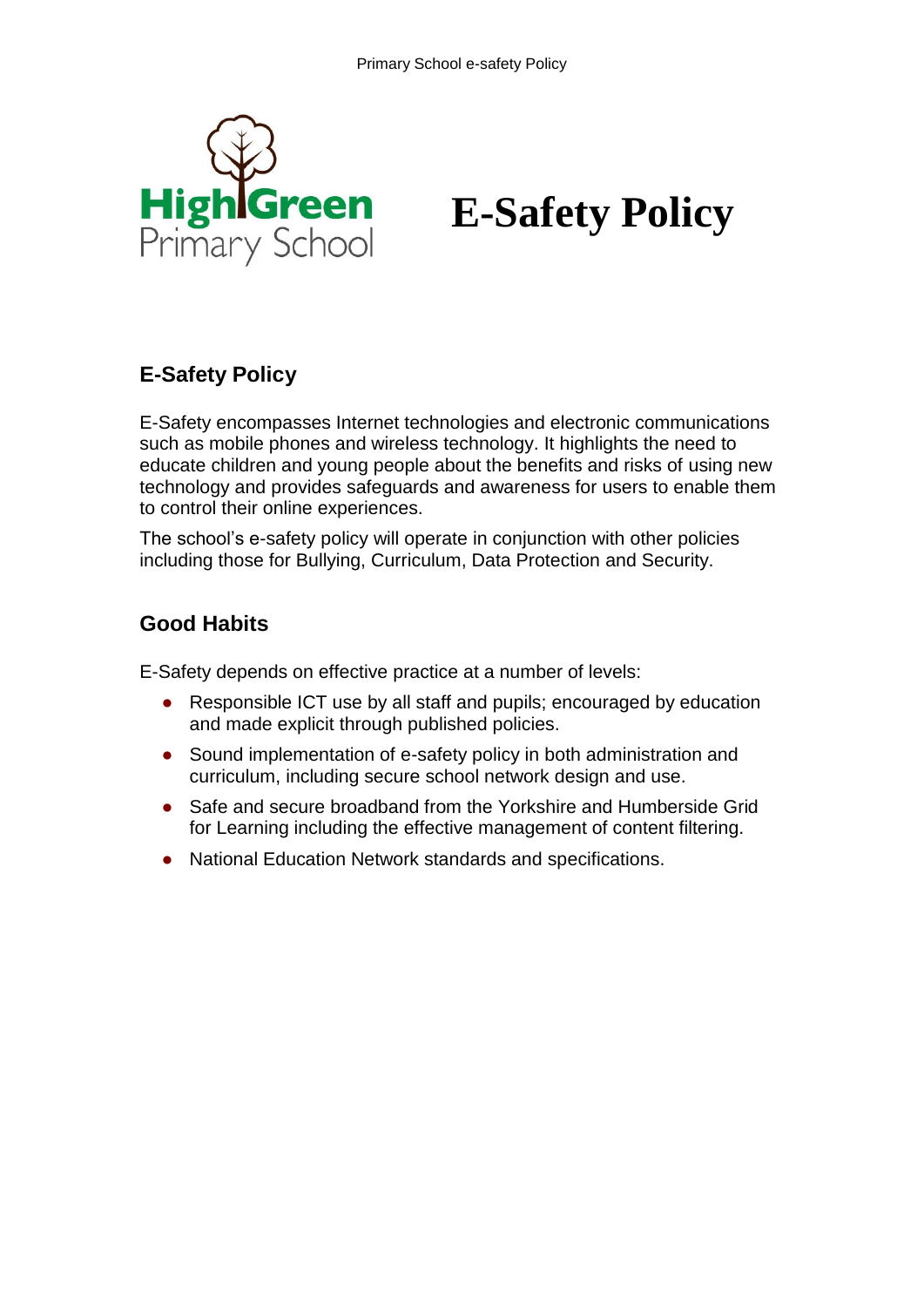## **E-Safety Audit – Primary Schools**

This quick self-audit will help the senior management team (SMT) assess whether the e-safety basics are in place.

| Has the school an e-Safety Policy that complies with CYPD guidance?                                                                                    | Υ |  |  |  |  |
|--------------------------------------------------------------------------------------------------------------------------------------------------------|---|--|--|--|--|
| Date of latest update: 06.03.17                                                                                                                        |   |  |  |  |  |
| The Policy was shared with governors on: 06.03.17                                                                                                      |   |  |  |  |  |
| The Policy is available for staff at: Staff Share/DRIVE                                                                                                |   |  |  |  |  |
| And for parents at: www.highgreenprimary.co.uk                                                                                                         |   |  |  |  |  |
| The designated Child Protection Teacher/Officer is: D. Smales                                                                                          |   |  |  |  |  |
| The e-Safety Coordinator is: Michele Jones                                                                                                             |   |  |  |  |  |
| Has e-safety training been provided for both pupils and staff?                                                                                         | Y |  |  |  |  |
| Is the Think U Know training being considered?                                                                                                         | Y |  |  |  |  |
| Do all staff sign an ICT Code of Conduct on appointment?                                                                                               | Y |  |  |  |  |
| Do parents sign and return an agreement that their child will comply<br>with the School e-Safety Rules?                                                | Υ |  |  |  |  |
| Have school e-Safety Rules been set for pupils?                                                                                                        | Ÿ |  |  |  |  |
| Are these Rules displayed in all rooms with computers?                                                                                                 | Y |  |  |  |  |
| Internet access is provided by an approved educational Internet<br>service provider and complies with DCSF requirements for safe and<br>secure access. | Y |  |  |  |  |
| Has the school filtering policy has been approved by SMT & LA?                                                                                         | Υ |  |  |  |  |
| Is personal data collected, stored and used according to the principles<br>of the Data Protection Act?                                                 | Y |  |  |  |  |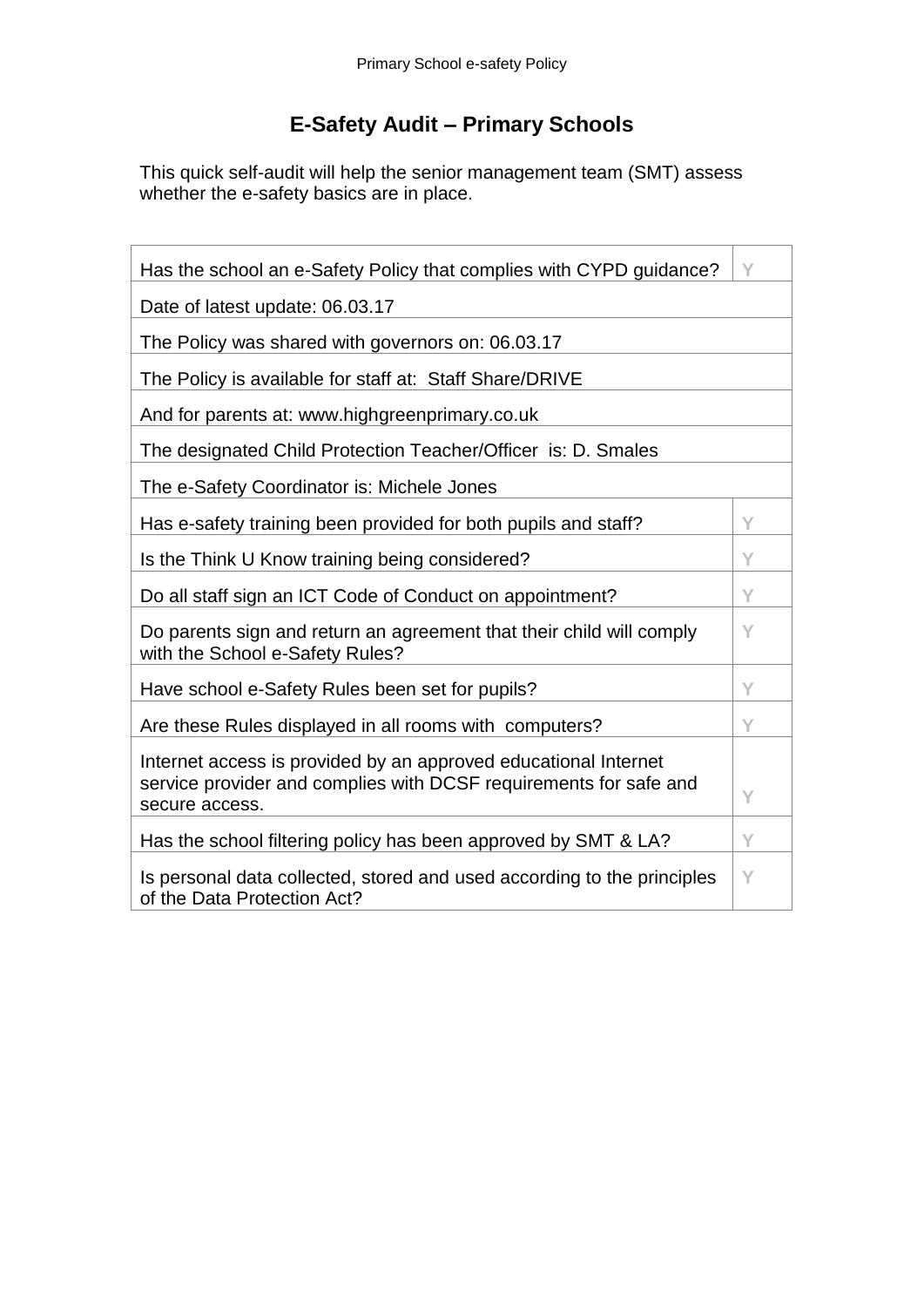#### **Contents**

[School e-Safety Policy](#page-3-0) [Why is Internet use important?](#page-3-1) [How does Internet use benefit education?](#page-3-2) [How can Internet use enhance learning?](#page-4-0) [Authorised Internet Access](#page-4-1) [World Wide Web](#page-4-2) [Email](#page-4-3) [Social Networking](#page-5-0) **[Filtering](#page-5-1)** [Video Conferencing](#page-5-2) [Managing Emerging Technologies](#page-5-3) [Published Content and the School Web Site](#page-6-0) [Publishing Pupils' Images and Work](#page-6-1) [Information System Security](#page-6-2) [Protecting Personal Data](#page-6-3) [Assessing Risks](#page-6-4) [Handling e-safety Complaints](#page-7-0) [Communication of Policy](#page-7-1) **[Pupils](#page-7-2) [Staff](#page-7-3) [Parents](#page-7-4)** [Referral Process –](#page-8-0) Appendix [A](#page-8-0) [E-Safety Rules–](#page-8-1) Appendix [B](#page-8-1) Letter to parents - Appendix [C](#page-8-2) [Staff Acceptable Use Policy –](#page-8-3) Appendix [D](#page-8-3) [Appendix A](#page-9-0) [Flowchart for responding to Internet safety incidents in school](#page-9-1) [e-Safety Rules](#page-11-0) [e-Safety Rules](#page-12-0) [Staff Information Systems Code of Conduct](#page-13-0)

Sheffield Children and Young Peoples' Directorate acknowledge the assistance of Kent County Council in providing content in this document.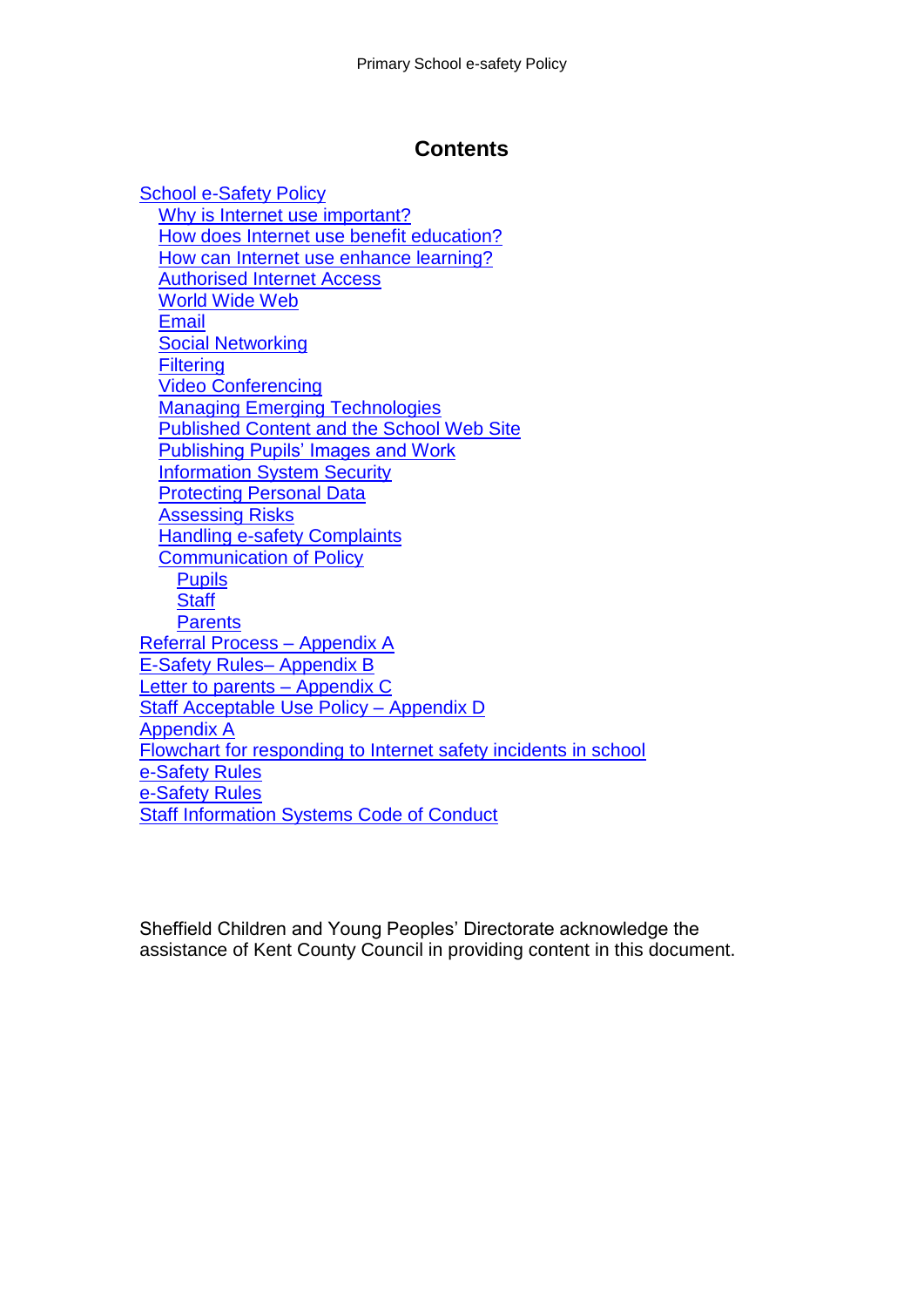## <span id="page-3-0"></span>**School e-Safety Policy**

The appointed e-Safety coordinator is Michele Jones The Designated Child Protection Officer is Diane Smales. As these roles overlap both co-ordinators will work closely together to ensure the policy is adhered to and reviewed appropriately.

Our e-Safety Policy has been written by the school, building on the Sheffield Children and Young Peoples' Directorate and Government guidance. It has been agreed by the staff and approved by governors.

The e-Safety Policy will be reviewed annually. This policy will next be reviewed Summer 2017

#### <span id="page-3-1"></span>**Why is Internet Use Important?**

The purpose of Internet use in school is to raise educational standards, to promote pupil achievement, to support the professional work of staff and to enhance the school's management information and administration systems.

Internet use is part of the statutory curriculum and a necessary tool for learning. It is an essential element in 21st century life for education, business and social interaction. Access to the Internet is therefore an entitlement for pupils who show a responsible and mature approach to its use. Our school has a duty to provide pupils with quality Internet access

Pupils will use the Internet outside school and will need to learn how to evaluate Internet information and to take care of their own safety and security.

#### <span id="page-3-2"></span>**How does Internet Use Benefit Education?**

Benefits of using the Internet in education include:

- access to world-wide educational resources including museums and art galleries;
- inclusion in the National Education Network which connects all UK schools;
- educational and cultural exchanges between pupils world-wide;
- access to experts in many fields for pupils and staff;
- professional development for staff through access to national developments, educational materials and effective curriculum practice;
- collaboration across support services and professional associations;
- improved access to technical support including remote management of
- networks and automatic system updates: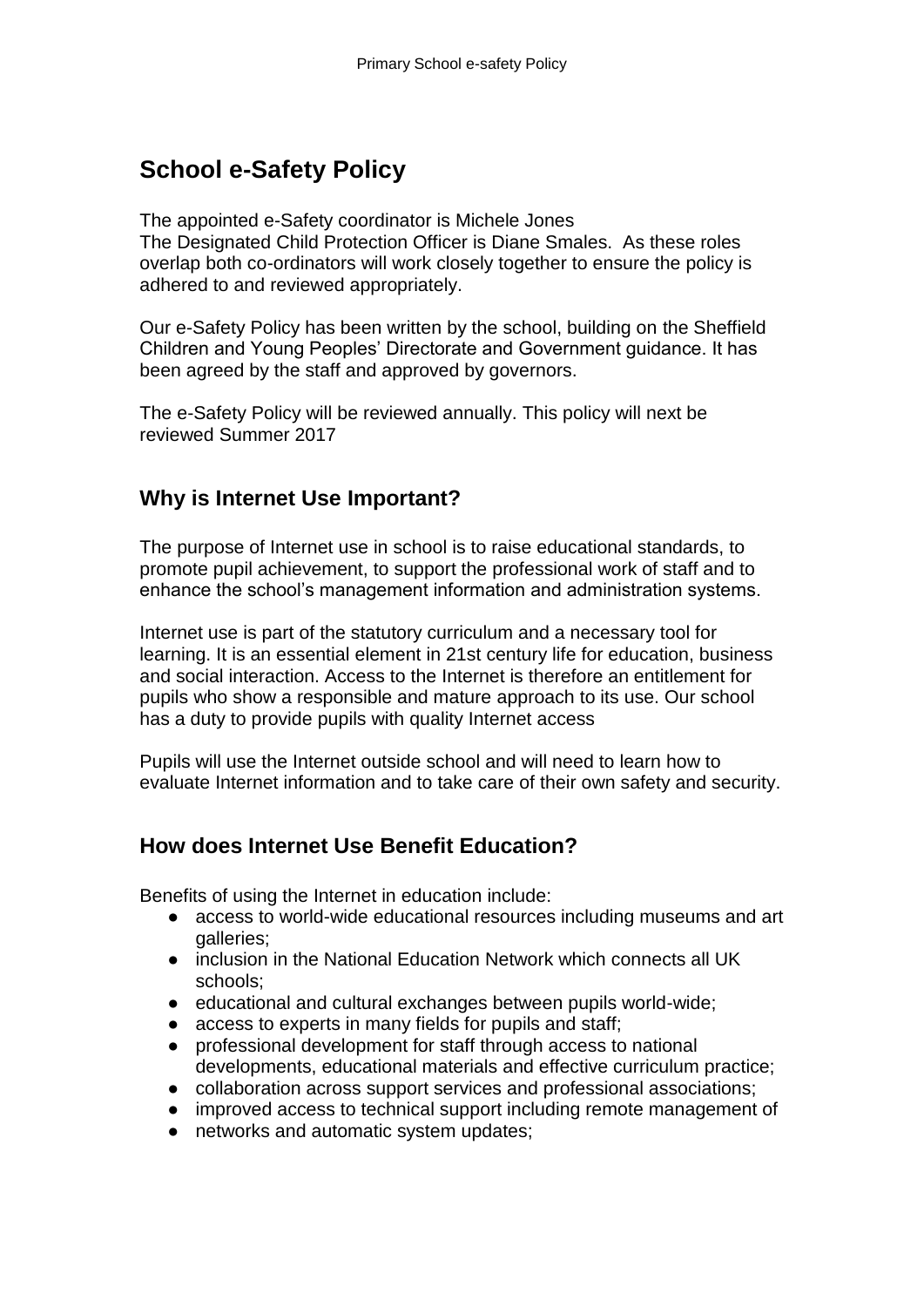● exchange of curriculum and administration data with the Local Authority and DCSF; access to learning wherever and whenever convenient.

#### <span id="page-4-0"></span>**How can Internet Use Enhance Learning?**

- The school Internet access will be designed expressly for pupil use and includes filtering appropriate to the age of pupils.
- Pupils will be taught what Internet use is acceptable and what is not and given clear objectives for Internet use.
- Internet access will be planned to enrich and extend learning activities.
- Staff should guide pupils in on-line activities that will support learning outcomes planned for the pupils' age and maturity.
- Pupils will be educated in the effective use of the Internet in research, including the skills of knowledge location, retrieval and evaluation.

#### <span id="page-4-1"></span>**Authorised Internet Access**

- All staff and children have internet access through password controls.
- All staff must read and sign the 'Acceptable ICT Use Agreement' before using any school ICT resource.
- Parents will be informed that pupils will be provided with supervised Internet access.
- Parents will be asked to sign and return a consent form for pupil access.

#### <span id="page-4-2"></span>**World Wide Web**

- If staff or pupils discover unsuitable sites, the URL (address), time, content must be reported to the Local Authority helpdesk via the esafety coordinator, network manager (Apt4IT) or the school manager (Carl Gray)
- School will ensure that the use of Internet derived materials by pupils and staff complies with copyright law.
- Pupils will be taught to be critically aware of the materials they are shown and how to validate information before accepting its accuracy.

#### <span id="page-4-3"></span>**Email**

- Pupils may only use approved e-mail accounts on the school system.
- Pupils must immediately tell a teacher if they receive offensive e-mail.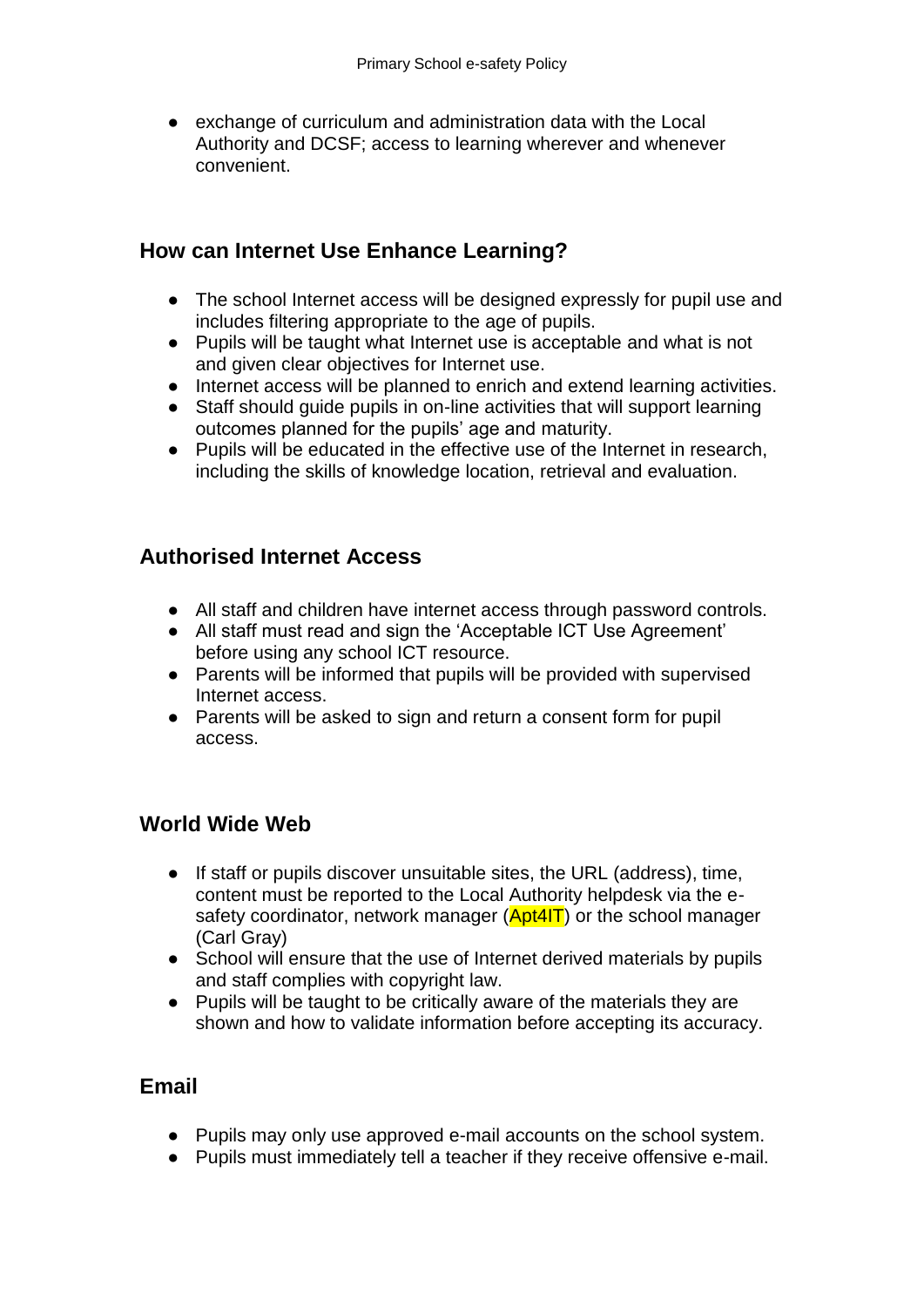- Pupils must not reveal personal details of themselves or others in email communication, or arrange to meet anyone without specific permission.
- Whole class or group e-mail addresses will be used in school.
- E-mail sent to external organisations should be written carefully and authorised before sending, in the same way as a letter written on school headed paper.
- The forwarding of chain letters is not permitted.

#### <span id="page-5-0"></span>**Social Networking**

- The school will block/filter access to social networking sites and newsgroups unless a specific use is approved.
- Pupils will be advised about the dangers of social networking and encouraged not to register on any social networking site.
- Pupils will be advised never to give out personal details of any kind which may identify them or their location.
- Pupils will be advised not to place personal photos on any social network space.
- Pupils will be advised on security and encouraged to set passwords, deny access to unknown individuals and instructed how to block unwanted communications. Pupils should be encouraged to invite known friends only and deny access to others.
- Pupils, parents and staff will be offered advice and support through the ThinkUKnow website

#### <span id="page-5-1"></span>**Filtering**

The school will work in partnership with the Local Authority and the Internet Service Provider, web designers to ensure filtering systems are as effective as possible.

#### <span id="page-5-2"></span>**Video Conferencing**

- IP videoconferencing will use the educational broadband network to ensure quality of service and security rather than the Internet.
- Pupils will ask permission from the supervising teacher before making or answering a videoconference call.
- Videoconferencing will be appropriately supervised for the pupils' age.

#### <span id="page-5-3"></span>**Managing Emerging Technologies**

● Emerging technologies will be examined for educational benefit and a risk assessment will be carried out before use in school is allowed.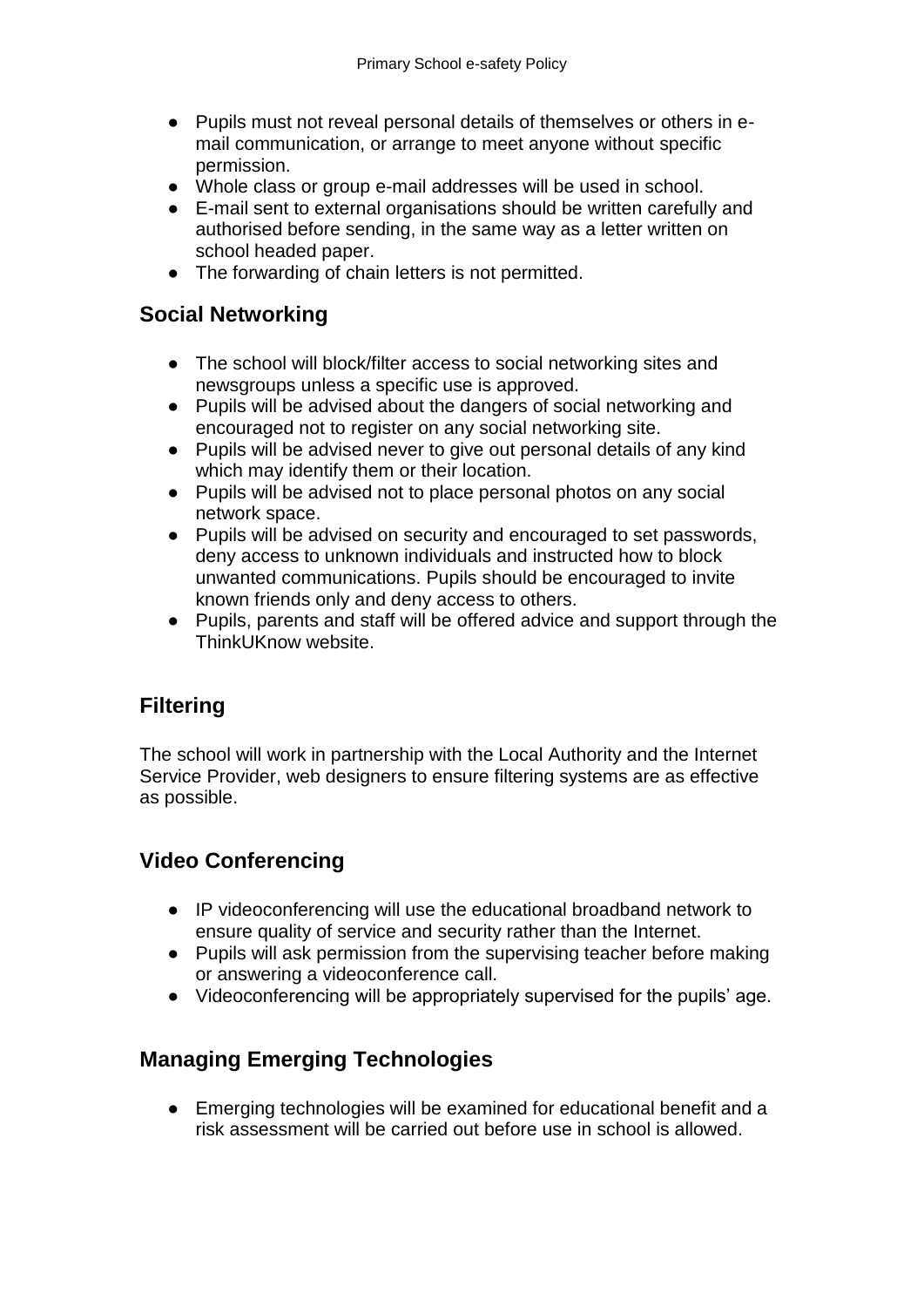- Mobile phones will not be used for personal use during lessons or formal school time. The sending of abusive or inappropriate text messages is forbidden.
- Staff will be issued with a school phone where contact with pupils is required.

#### <span id="page-6-0"></span>**Published Content and the School Web Site**

- The contact details on the Web site will be the school address, e-mail and telephone number. Staff or pupils personal information will not be published.
- The head teacher or nominee (Lorraine Rawlings) will take overall editorial responsibility and ensure that content is accurate and appropriate.

#### <span id="page-6-1"></span>**Publishing Pupils' Images and Work**

- Photographs/videos that include pupils will be selected carefully and will not allow for other users to move or copy images.
- Selected photographs/videos will follow safeguarding policies and guidelines.
- Pupils' full names will not be used anywhere on the Web site or Blog, particularly in association with photographs/videos.
- Written permission from parents or carers will be obtained before photographs/videos of pupils are published on the school Web site.
- Work can only be published with the permission of the pupil and parents.

#### <span id="page-6-2"></span>**Information System Security**

- School ICT systems capacity and security will be reviewed regularly.
- Virus protection will be installed and updated regularly.
- Security strategies will be discussed with the Local Authority and network managers.

#### <span id="page-6-3"></span>**Protecting Personal Data**

Personal data will be recorded, processed, transferred and made available according to the Data Protection Act 1998.

#### <span id="page-6-4"></span>**Assessing Risks**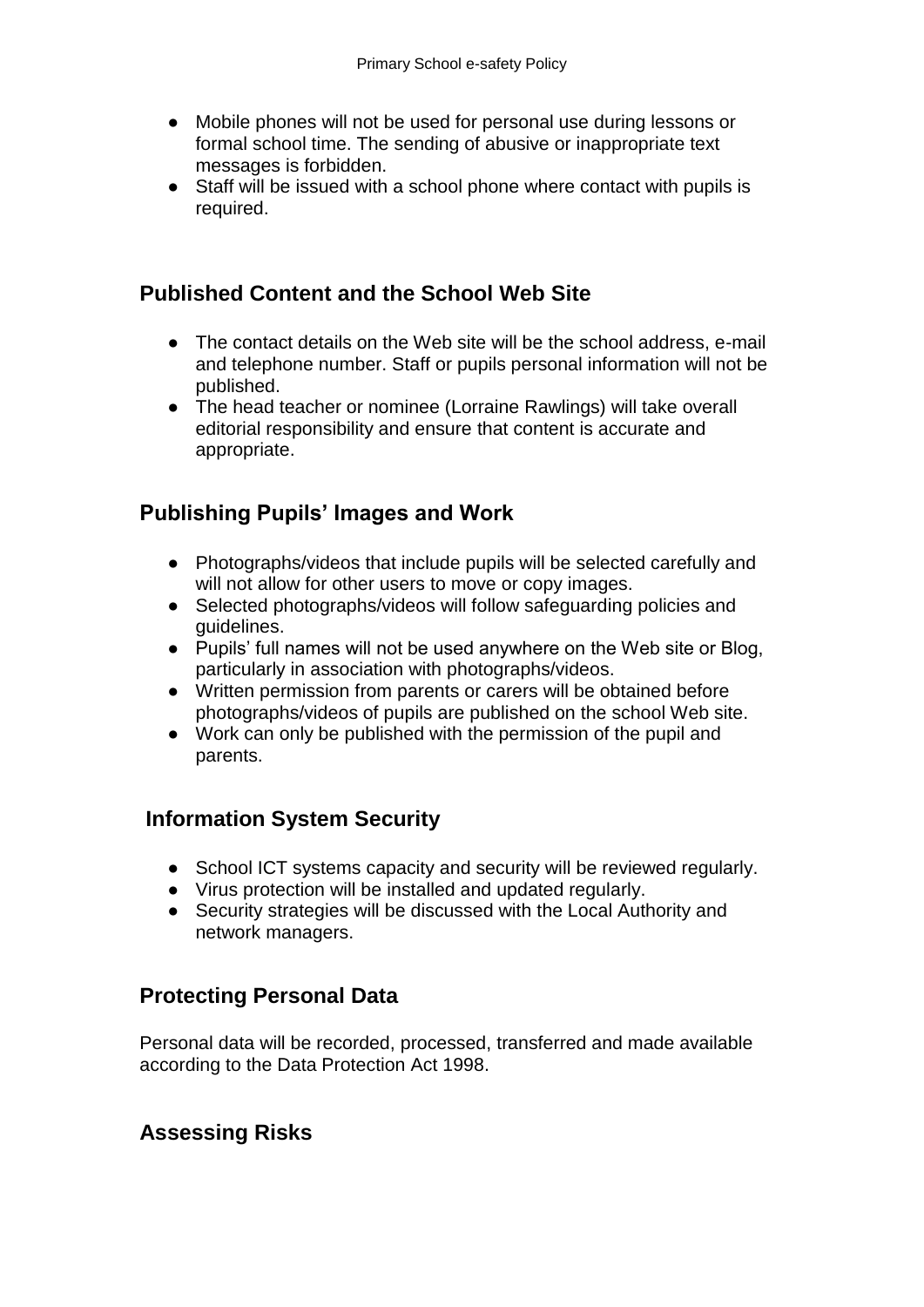- The school will take all reasonable precautions to prevent access to inappropriate material. However, due to the international scale and linked Internet content, it is not possible to guarantee that unsuitable material will never appear on a school computer. Neither the school nor Sheffield City Council can accept liability for the material accessed, or any consequences of Internet access.
- The school should audit ICT use to establish if the e-safety policy is adequate and that the implementation of the e-safety policy is appropriate.

#### <span id="page-7-0"></span> **Handling e-safety Complaints**

- Complaints of Internet misuse will be dealt with by a senior member of staff.
- Any complaint about staff misuse must be referred to the headteacher.
- Complaints of a child protection nature must be dealt with in accordance with school child protection procedures.
- Pupils and parents will be informed of the complaints procedure. This will be made available on the school website.
- Discussions will be held with the Police Youth Crime Reduction Officer to establish procedures for handling potentially illegal issues.

#### <span id="page-7-1"></span>**Communication of Policy**

#### <span id="page-7-2"></span>**Pupils**

- Rules for Internet access will be posted in all networked rooms.
- Pupils will be informed that Internet use will be monitored.

#### <span id="page-7-3"></span>**Staff**

- All staff will have access to the School e-Safety Policy and its importance explained.
- Staff should be aware that Internet traffic can be monitored and traced to the individual user. Discretion and professional conduct is essential.
- All staff, including supply and student teachers will sign a code of conduct prior to working with children in school.

#### <span id="page-7-4"></span>**Parents**

- Parents' attention will be drawn to the School e-Safety Policy in newsletters, the school prospectus, personal organisers and on the school Web site.
- Parents will have access to support and advice via the ThinkUKnow website.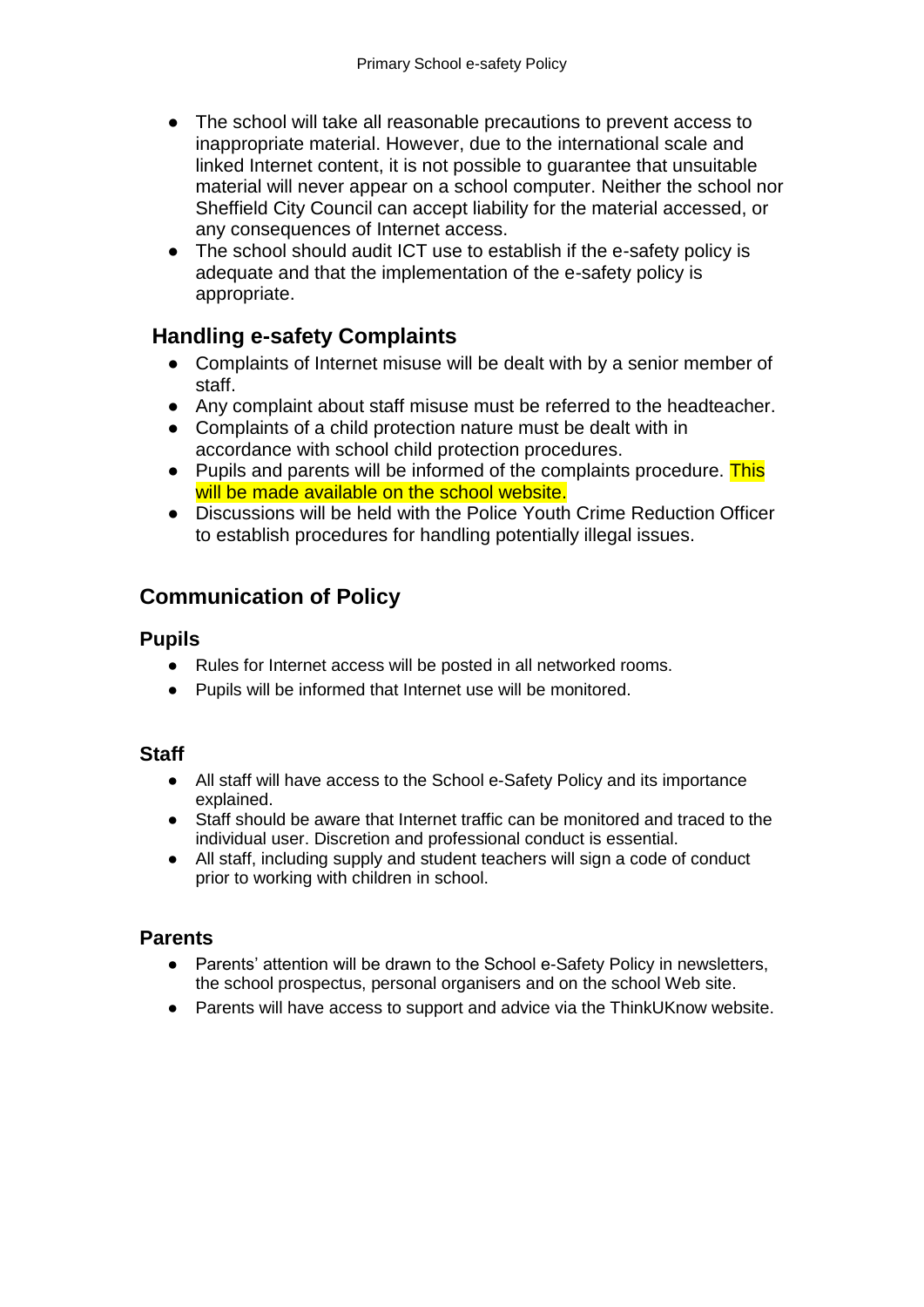<span id="page-8-0"></span>**Referral Process – Appendix A**

<span id="page-8-1"></span>**E-Safety Rules– Appendix B**

<span id="page-8-2"></span>**Letter to parents – Appendix C**

<span id="page-8-3"></span>**Staff Acceptable Use Policy – Appendix D**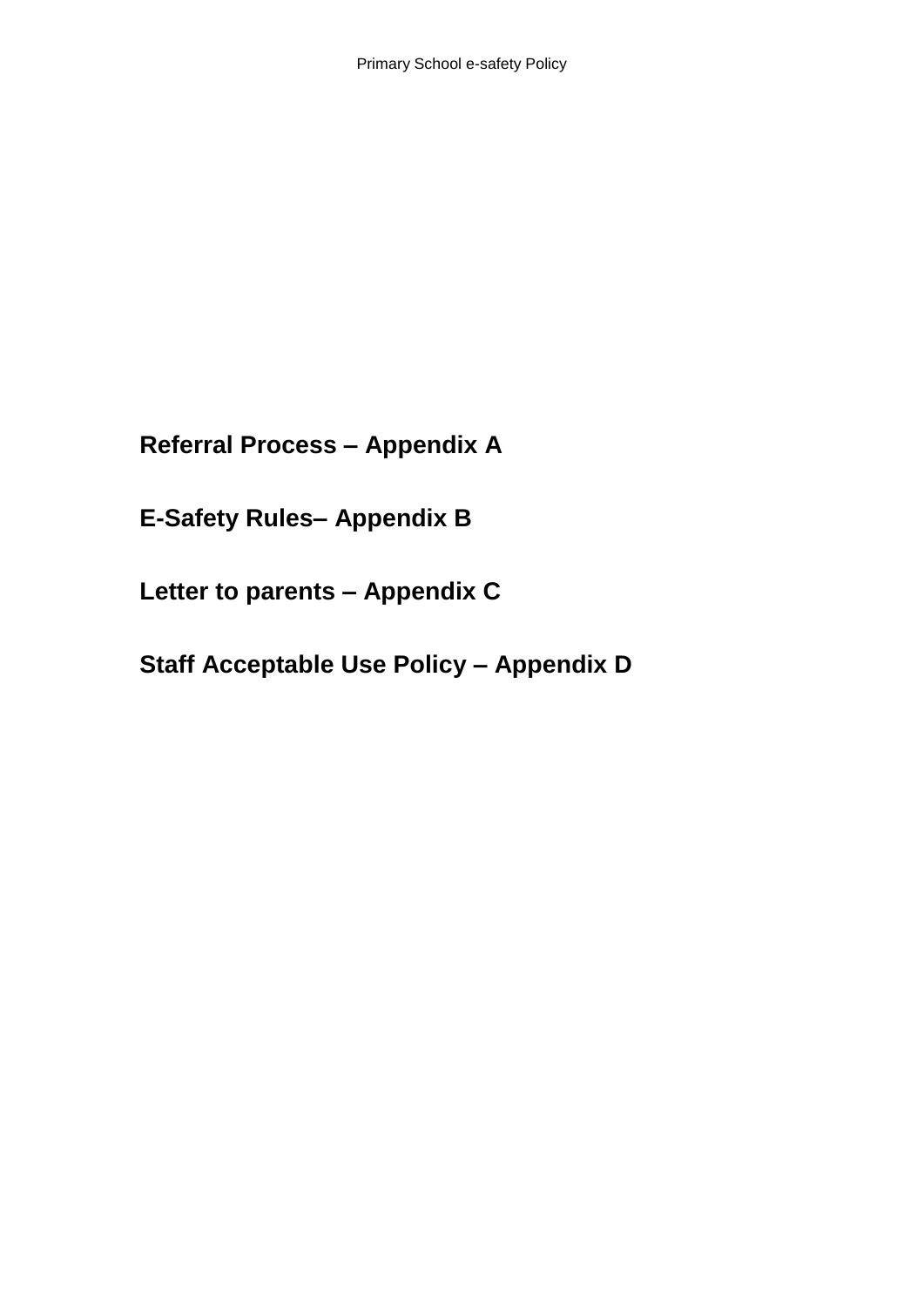## <span id="page-9-1"></span><span id="page-9-0"></span>**Appendix A**

**Flowchart for responding to e-safety incidents in school**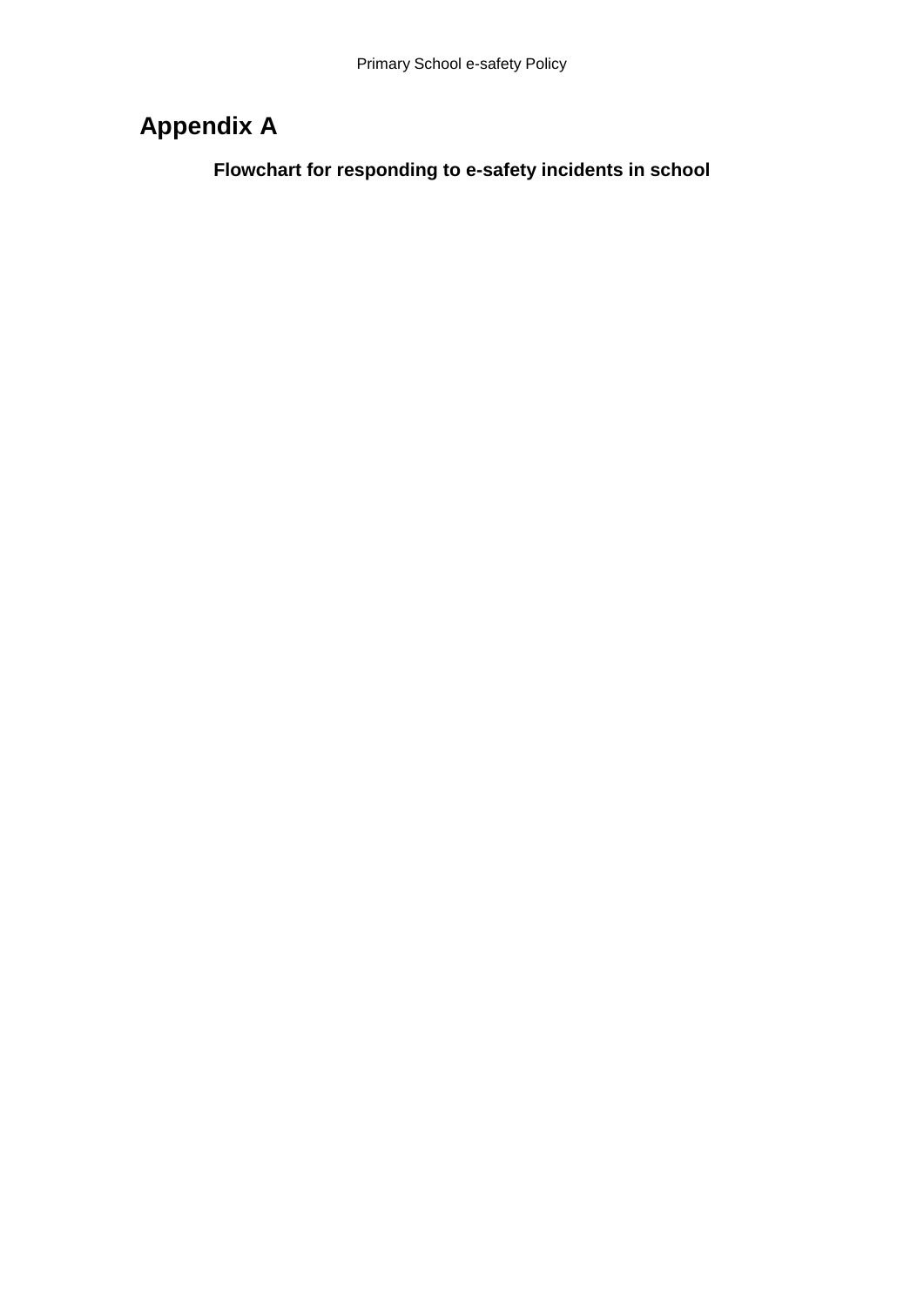Adapted from Becta – E-safety 2005 **Key Stage 1**



## **Key Stage 2**

# Think then Click

e-Safety Rules for Key Stage 2

- We ask permission before using the Internet.
- We only use websites that an adult has chosen.
- We tell an adult if we see anything we are uncomfortable with.
- We immediately close any webpage we not sure about.
- We only e-mail people an adult has approved.
- We send e-mails that are polite and friendly.
- We never give out personal information or passwords.
- We never arrange to meet anyone we don't know.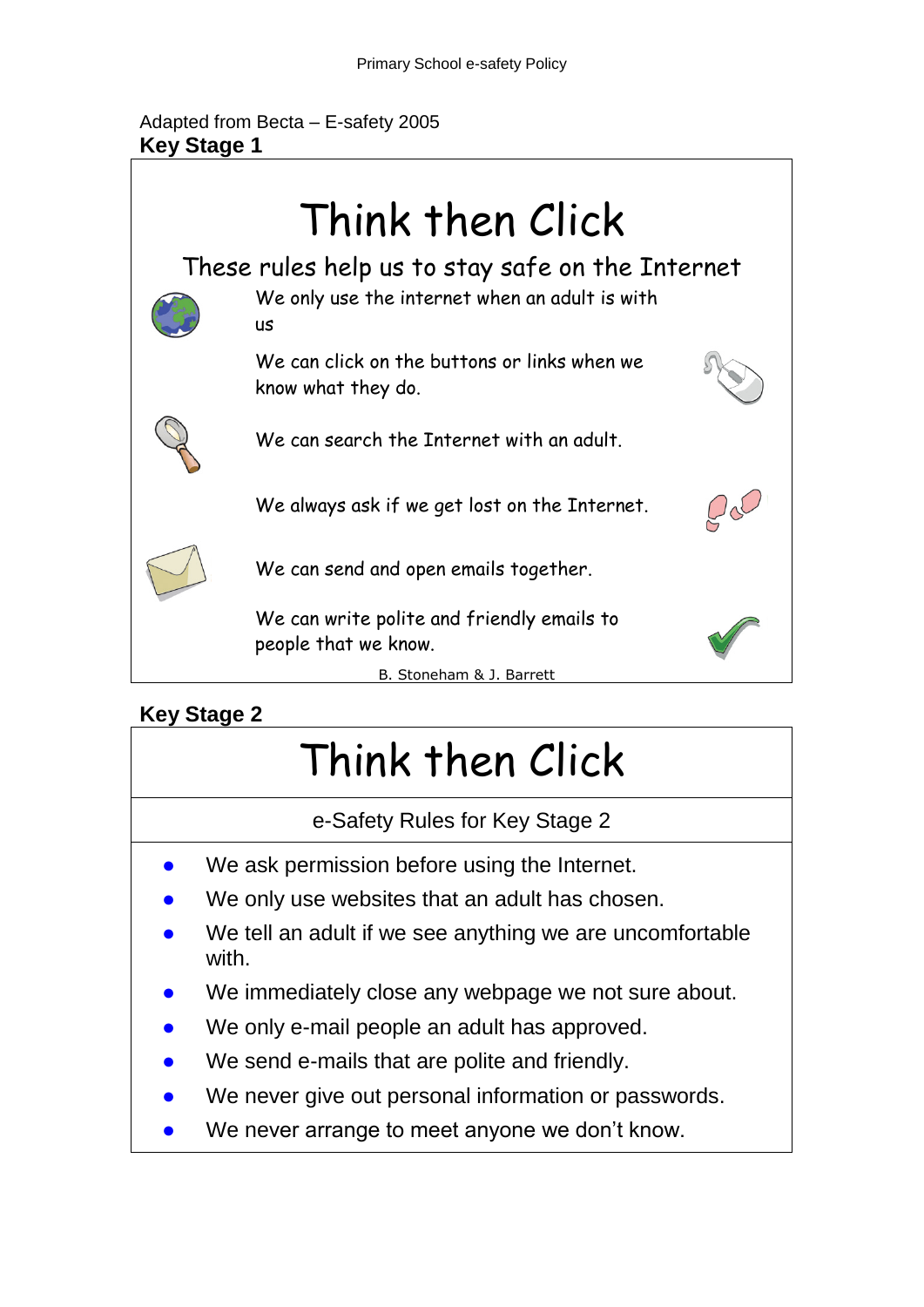- We do not open e-mails sent by anyone we don't know.
- <span id="page-11-0"></span>We do not use Internet chat rooms.

# **e-Safety Rules**

These e-Safety Rules help to protect pupils and the school by describing acceptable and unacceptable computer use.

- The school owns the computer network and can set rules for its use.
- It is a criminal offence to use a computer or network for a purpose not permitted by the school.
- Irresponsible use may result in the loss of network or Internet access.
- Network access must be made via the user's authorised account and password, which must not be given to any other person.
- All network and Internet use must be appropriate to education.
- Copyright and intellectual property rights must be respected.
- Messages shall be written carefully and politely, particularly as email could be forwarded to unintended readers.
- Anonymous messages and chain letters are not permitted.
- Users must take care not to reveal personal information through email, personal publishing, blogs or messaging.
- The school ICT systems may not be used for private purposes, unless the head teacher has given specific permission.
- Use for personal financial gain, gambling, political activity, advertising or illegal purposes is not permitted.

The school may exercise its right to monitor the use of the school's computer systems, including access to websites, the interception of e-mail and the deletion of inappropriate materials where it believes unauthorised use of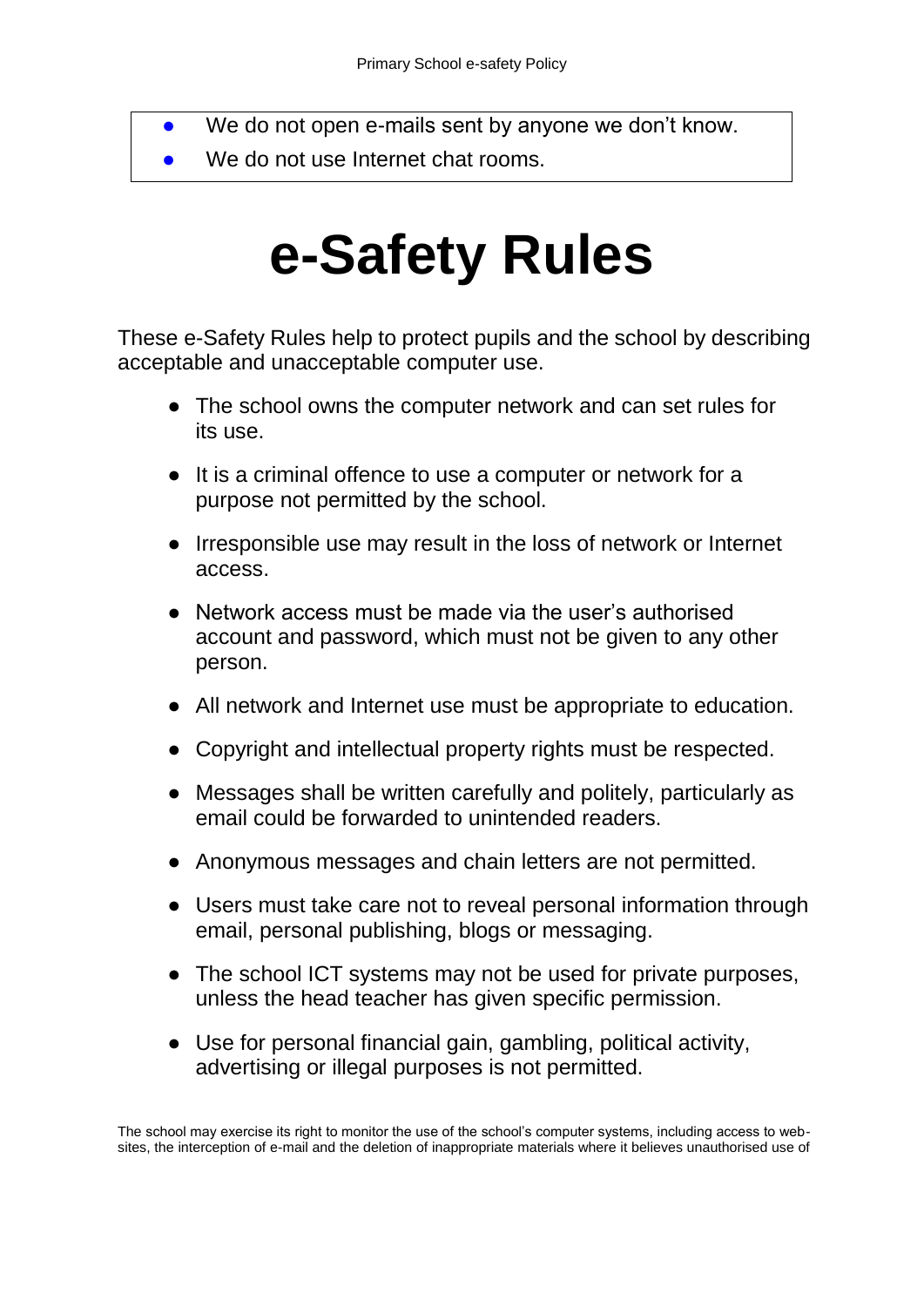the school's computer system may be taking place, or the system may be being used for criminal purposes or for storing unauthorised or unlawful text, imagery or sound.

# **Our School**

# **e-Safety Rules**

<span id="page-12-0"></span>**All pupils use computer facilities including Internet access as an essential part of learning, as required by the National Curriculum. Parents/carers are asked to sign to show that the e-Safety Rules have been understood and agreed.**

#### **Parent's Consent for Web Publication of Work and Photographs**

I agree that my son/daughter's work may be electronically published. I also agree that appropriate images and video that include my son/daughter may be published subject to the school rule that photographs will not be accompanied by pupil names.

#### **Parent's Consent for Internet Access**

I have read and understood the school e-safety rules and give permission for my son / daughter to access the Internet. I understand that the school will take all reasonable precautions to ensure that pupils cannot access inappropriate materials but I appreciate that this is a difficult task.

I understand that the school cannot be held responsible for the content of materials accessed through the Internet. I agree that the school is not liable for any damages arising from use of the Internet facilities.

| Signed: | Date: |
|---------|-------|
|         |       |

| <b>Please print name:</b> |
|---------------------------|
|---------------------------|

Please complete, sign and return to the school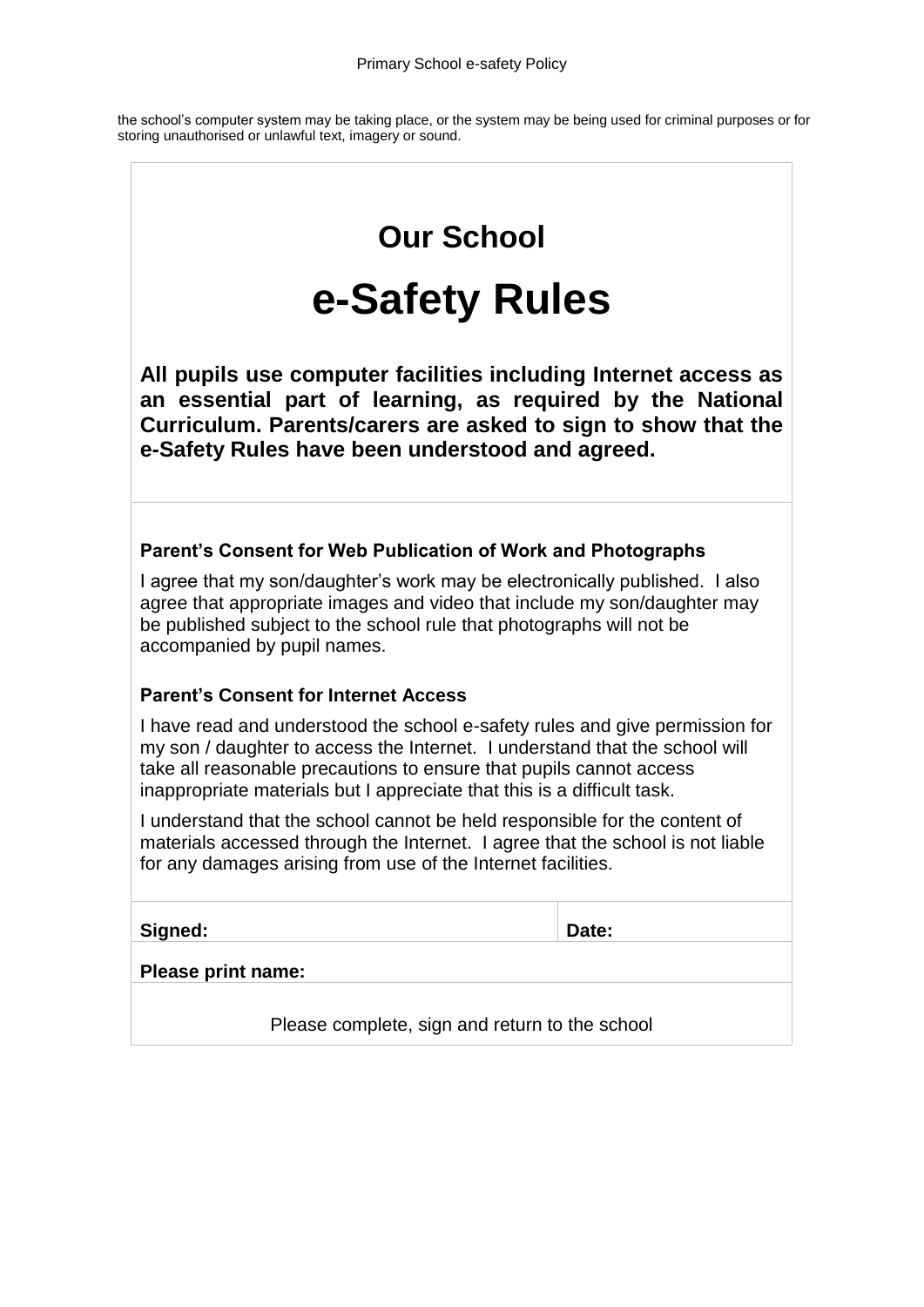## <span id="page-13-0"></span>**Staff Information Systems Code of Conduct**

**To ensure that staff are fully aware of their professional responsibilities when using information systems, they are asked to sign this code of conduct. Staff should consult the school's e-safety policy for further information and clarification.** 

- The information systems are school property and I understand that it is a criminal offence to use a computer for a purpose not permitted by its owner.
- I will ensure that my information systems use will always be compatible with my professional rôle.
- I understand that school information systems may not be used for private purposes, without specific permission from the headteacher.
- I understand that the school may monitor my information systems and Internet use to ensure policy compliance.
- I will respect system security and I will not disclose any password or security information to anyone other than an appropriate system manager.
- I will not install any software or hardware without permission.
- I will ensure that personal data is kept secure and is used appropriately, whether in school, taken off the school premises or accessed remotely.
- I will respect copyright and intellectual property rights.
- I will report any incidents of concern regarding children's safety to the school e-Safety Coordinator or the Designated Child Protection Coordinator.
- I will ensure that any electronic communications with pupils are compatible with my professional rôle.
- I will promote e-safety with pupils in my care and will help them to develop a responsible attitude to system use and to the content they access or create.

The school may exercise its right to monitor the use of the school's information systems, including Internet access, the interception of e-mail and the deletion of inappropriate materials where it believes unauthorised use of the school's information system may be taking place, or the system may be being used for criminal purposes or for storing unauthorised or unlawful text, imagery or sound.

#### **I have read, understood and agree with the Information Systems Code of Conduct.**

| . |  |  |
|---|--|--|